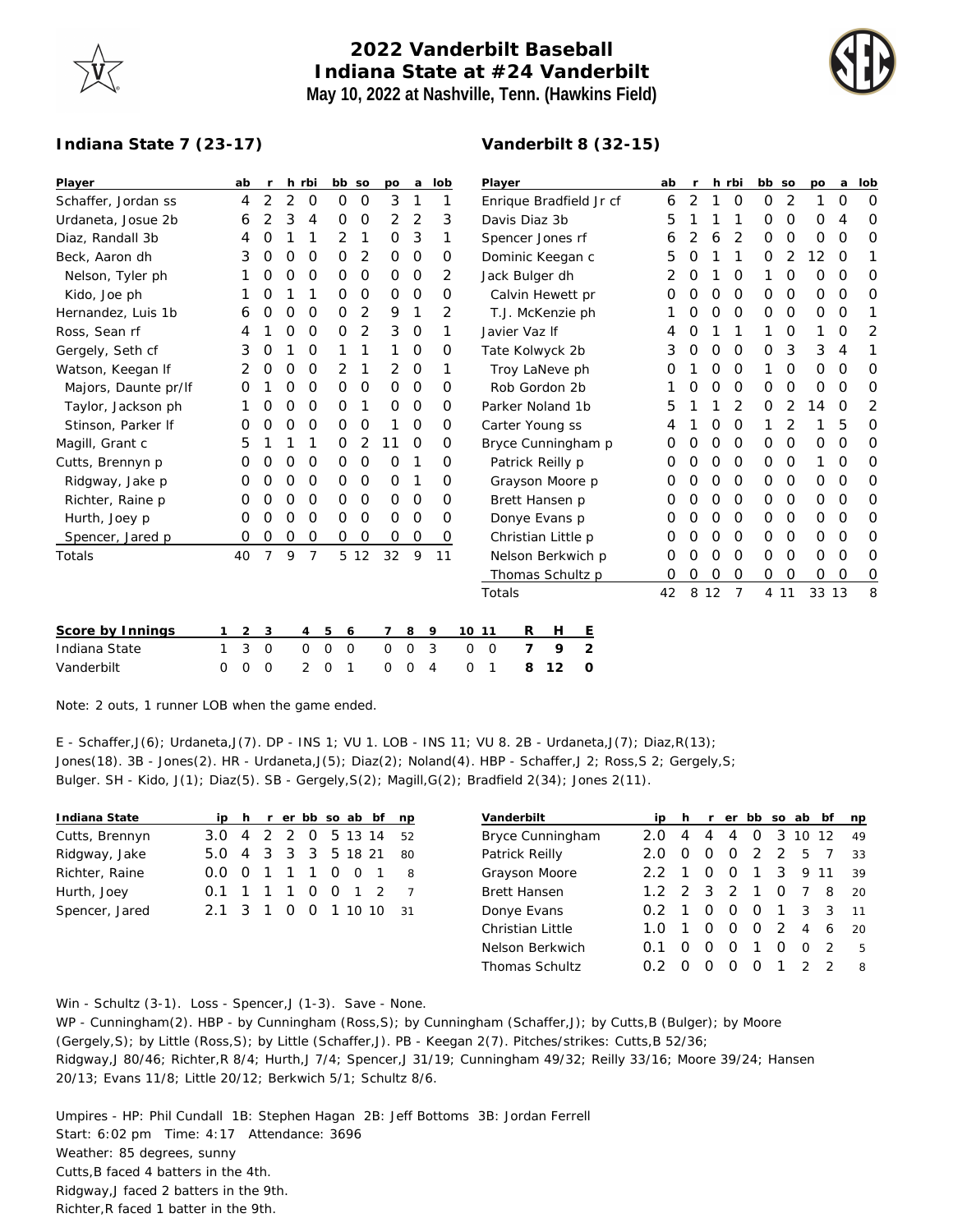

## **2022 Vanderbilt Baseball Indiana State at #24 Vanderbilt May 10, 2022 at Nashville, Tenn. (Hawkins Field)**



| Score by Innings |     |     | $-5$         |           |  |             |  | н          | - E                        |
|------------------|-----|-----|--------------|-----------|--|-------------|--|------------|----------------------------|
| Indiana State    | 3 0 | 0 0 |              | $\bigcap$ |  | $0 \quad 3$ |  | u          | $\overline{\phantom{0}}^2$ |
| Vanderbilt       |     |     | $2 \times 0$ |           |  |             |  | . <u>.</u> | 0                          |

Indiana State starters: 1/ss Schaffer,J; 2/2b Urdaneta,J; 8/3b Diaz,R; 21/dh Beck,A; 3/1b Hernandez,L; 20/rf Ross,S; 15/cf Gergely,S; 23/lf Watson,K; 5/c Magill,G; 37/p Cutts,B; Vanderbilt starters: 51/cf Bradfield; 11/3b Diaz; 34/rf Jones; 12/c

 Keegan; 16/dh Bulger; 2/lf Vaz; 6/2b Kolwyck; 25/1b Noland; 9/ss Young; 97/p Cunningham;

Indiana State 1st - Schaffer,J lined out to 2b (0-0). Urdaneta,J homered down the rf line, RBI (1-2 FBS). Diaz,R doubled to left center (0-2 FF). Beck,A grounded out to 2b (1-1 FB); Diaz,R advanced to third. Hernandez,L flied out to 2b (1-2 SBF). 1 run, 2 hits, 0 errors, 1 LOB.

Vanderbilt 1st - Bradfield struck out swinging (1-2 FBFS). Diaz grounded out to 1b unassisted (0-2 KK). Jones singled up the middle (1-2 BKS). Jones stole second. Keegan struck out swinging (2-2 BBKSS). 0 runs, 1 hit, 0 errors, 1 LOB.

Indiana State 2nd - Ross,S hit by pitch (0-1 F). Gergely,S struck out looking (0-2 SSK). Watson, K struck out swinging (2-2 KKBFFBS); Ross,S advanced to second on a wild pitch. Magill,G singled to center field, RBI (2-2 FFBB); Ross, S scored. Magill, G stole second. Schaffer,J hit by pitch (3-2 KFBFBFB). Urdaneta,J doubled to left field, 2 RBI (2-0 BB); Schaffer,J scored; Magill,G scored. Diaz,R struck out swinging (3-2 FBBSBS). 3 runs, 2 hits, 0 errors, 1 LOB.

Vanderbilt 2nd - Bulger flied out to rf down the rf line (0-0). Vaz popped up to ss (2-2 KBFFB). Kolwyck struck out swinging (0-2 FFS). 0 runs, 0 hits, 0 errors, 0 LOB.

Indiana State 3rd - Reilly to p for Cunningham. Beck,A struck out swinging (3-2 BKBBFS). Hernandez,L struck out swinging (2-2 BSBSS). Ross,S grounded out to ss (1-0 B). 0 runs, 0 hits, 0 errors, 0 LOB.

Vanderbilt 3rd - Noland struck out swinging (2-2 BKBSS). Young struck out looking (2-2 BBSSK). Bradfield grounded out to p, bunt (0-0). 0 runs, 0 hits, 0 errors, 0 LOB.

Indiana State 4th - Gergely,S walked (3-2 FKBFBBB). Gergely,S stole second. Watson, K walked (3-2 BSFBBB). Magill, G popped up to p, bunt (0-1 K). Schaffer,J hit into double play 3b to 2b to 1b (3-1 BBKB); Watson,K out on the play. 0 runs, 0 hits, 0 errors, 1 LOB.

Vanderbilt 4th - Diaz homered to left field, RBI (1-1 BK). Jones doubled to left center (0-0). Keegan singled to pitcher (2-2 BKFBF); Jones advanced to third. Bulger hit by pitch (2-2 BBFS); Keegan advanced to second. Ridgway,J to p for Cutts,B. Vaz reached on a fielder's choice, RBI (0-1 K); Bulger out at second 2b to ss; Keegan advanced to third; Jones scored. Kolwyck struck out swinging (1-2 FBKS). Noland flied out to rf (0-0). 2 runs, 3 hits, 0 errors, 2 LOB.

Indiana State 5th - Moore to p for Reilly. Urdaneta,J grounded out to 1b unassisted (2-2 KFBB). Diaz,R flied out to cf (1-0 B). Beck,A struck out swinging (1-2 BFSS). 0 runs, 0 hits, 0 errors, 0 LOB.

Vanderbilt 5th - Young flied out to lf (2-2 BFFBF). Bradfield struck out swinging (2-2 BKKBFS). Diaz grounded out to 3b (0-0). 0 runs, 0 hits, 0 errors, 0 LOB.

Indiana State 6th - Hernandez,L grounded out to ss (0-2 KK). Ross,S struck out swinging (0-2 FFS). Gergely,S hit by pitch (1-2 FKFB). Watson,K grounded out to ss (0-0). 0 runs, 0 hits, 0 errors, 1 LOB.

Vanderbilt 6th - Jones tripled to left center (1-0 B). Keegan grounded out to ss, RBI (2-2 KFBBF); Jones scored. Bulger walked (3-1 BBBKB). Bulger picked off, out at second p to 1b to ss. Vaz walked (3-1 BKBBB). Kolwyck struck out looking (0-2 FSK). 1 run, 1 hit, 0 errors, 1 LOB.

Indiana State 7th - Magill,G struck out looking (2-2 FFBBK). Schaffer,J singled to left field (1-1 FB). Urdaneta,J grounded out to 3b (2-0 BB); Schaffer,J advanced to second. Schaffer,J advanced to third on a passed ball. Diaz,R walked (3-1 BBKBB). Hansen to p for Moore. Nelson,T pinch hit for Beck,A. Nelson,T grounded out to 3b (0-0). 0 runs, 1 hit, 0 errors, 2 LOB.

Vanderbilt 7th - Noland struck out swinging (3-2 BBSBFS). Young struck out swinging (2-2 KBFBS). Bradfield grounded out to 1b unassisted (3-1 BBBK). 0 runs, 0 hits, 0 errors, 0 LOB.

Indiana State 8th - Hernandez,L flied out to lf (0-1 F). Ross,S grounded out to ss (0-0). Gergely,S grounded out to 2b (0-0). 0 runs, 0 hits, 0 errors, 0 LOB.

Vanderbilt 8th - Diaz flied out to lf (1-1 FB). Jones singled to third base (0-0). Keegan flied out to rf to right center (1-1 BF). Bulger singled up the middle (0-1 S); Jones advanced to second. Hewett pinch ran for Bulger. Vaz grounded out to 2b (3-2 SBBFB). 0 runs, 2 hits, 0 errors, 2 LOB.

Indiana State 9th - Watson,K walked (3-1 BFBBB). Majors,D pinch ran for Watson,K. Magill,G lined out to ss (0-2 FF). Schaffer,J singled through the left side (2-1 FBB); Majors,D advanced to second. Urdaneta,J singled to center field, RBI (1-0 B); Schaffer,J advanced to second; Majors,D scored. Evans to p for Hansen. Urdaneta,J advanced to second; Schaffer,J advanced to third on a passed ball. Diaz, R grounded out to 2b, RBI (2-2 FFBBF); Urdaneta, J advanced to third; Schaffer,J scored. Kido, J pinch hit for Nelson,T. Kido, J singled to center field, RBI (1-0 B); Urdaneta,J scored, unearned. Hernandez,L struck out swinging (0-2 FFS). 3 runs, 3 hits, 0 errors, 1 LOB.

Vanderbilt 9th - Majors,D to lf. LaNeve pinch hit for Kolwyck. LaNeve walked (3-2 BBKBFB). Noland homered to right center, 2 RBI (1-0 B); LaNeve scored. Richter,R to p for Ridgway,J. Young walked (3-2 BFBBFFB). Hurth,J to p for Richter,R. Bradfield singled through the right side (2-2 KBBF); Young advanced to second. Diaz out at first 3b to 2b, bunt, SAC (1-0 B); Bradfield advanced to second; Young advanced to third. Spencer,J to p for Hurth,J. Jones singled to third base, RBI (2-0 BB); Bradfield advanced to third; Young scored. Keegan struck out swinging (1-2 BFFS). McKenzie pinch hit for Hewett. Jones stole second; Bradfield stole home. McKenzie flied out to cf (0-0). 4 runs, 3 hits, 0 errors, 1 LOB.

Indiana State 10th - Gordon to 2b for LaNeve. Little to p for Evans. Ross,S hit by pitch (1-1 BS). Gergely,S singled to center field (1-2 KFB); Ross,S advanced to second. Taylor,J pinch hit for Majors,D. Taylor,J struck out looking (3-2 BBFFBK). Magill,G struck out swinging (0-2 FFS). Schaffer,J hit by pitch (1-1 FB); Gergely,S